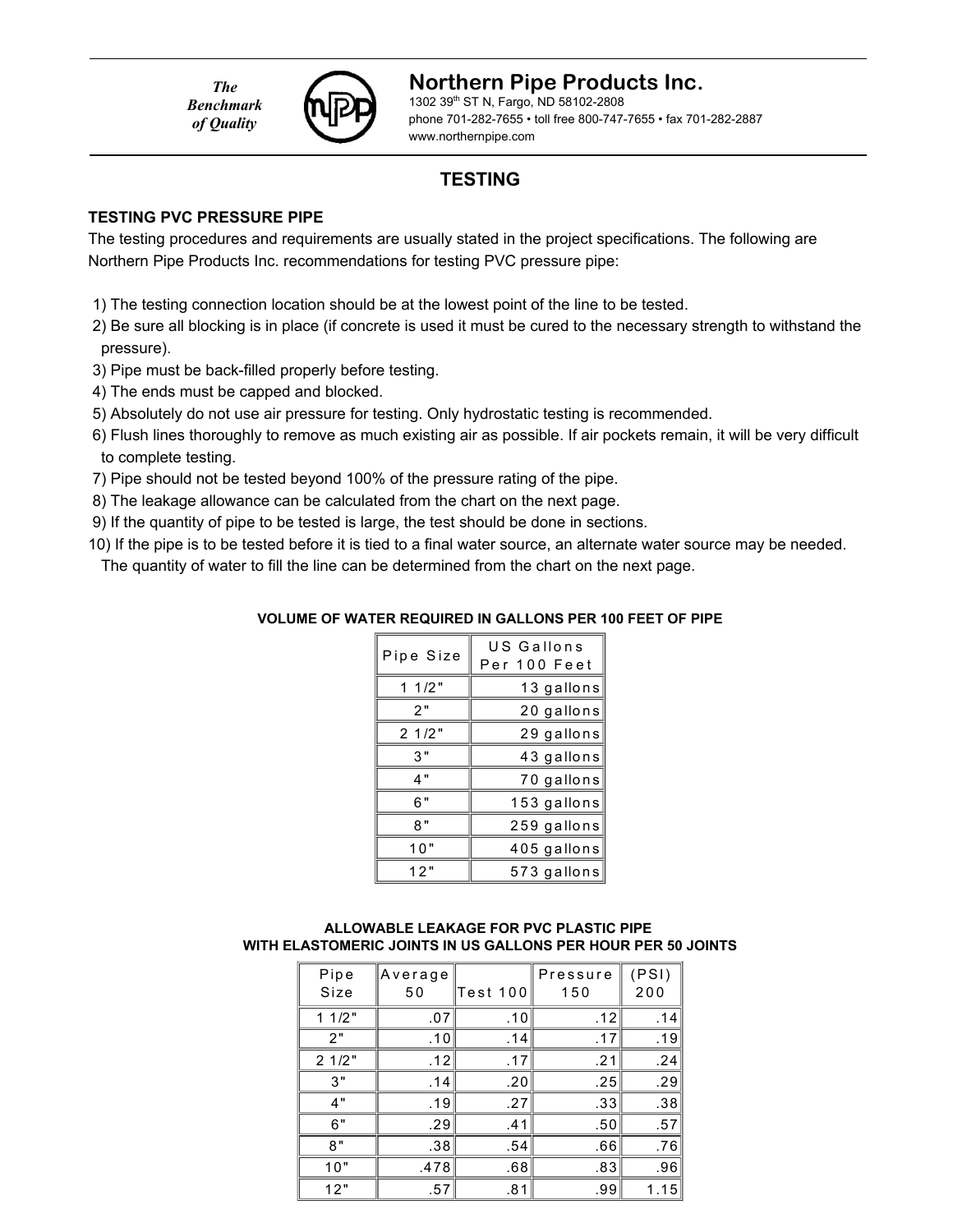*The Benchmark of Quality*



### **Northern Pipe Products Inc.**

1302 39th ST N, Fargo, ND 58102-2808 phone 701-282-7655 • toll free 800-747-7655 • fax 701-282-2887 www.northernpipe.com

## **TESTING (CONTINUED)**

#### **TESTING PVC SEWER PIPE**

The testing requirements for testing PVC sewer pipe are stated in the project specifications. Each Engineer will specify the type of tests required. The test could vary from a ball and cleaning test, a visual test, a leakage test, a low-pressure air test, infiltration or exfiltration test, or a pipe deflection test. Each test has its own specific methods. Testing is generally done between two consecutive manholes.

When testing, it is very important to make sure that the lines are clean. The ball test will usually accomplish this by flushing an appropriate size cleaning ball through the line.

Simple visual lamping with mirrors and lights can be used for visual tests, or a closed circuit television can also be used.

Leakage tests, whether for air or water leakage, may be taken. It is extremely important that all branch connections be capped and secured before this type of test is attempted. Air testing sewer line can be done with very low pressure. At no time should the air pressure exceed 5 PSI.

When using infiltration and exfiltration testing, generally applied requirements show that leakage should not exceed fifty gallons per inch of external pipe diameter per mile of pipe per day. Other requirements regarding level of water must be met to accomplish this kind of testing.

In deflection testing, the maximum allowable pipe deflection (which is reducing the vertical inside diameter) is 7 1/2%.

Proper placement and compaction of the backfill material in the embedment zone of the pipe in the installation process is the key to maintaining minimum deflection.

Deflection tests are taken with a proper size mandrel or sewer ball that is put through the pipe on a go or no-go basis. Again it must be emphasized that to ensure accurate testing, the lines must be thoroughly cleaned previous to testing.

Other specific testing details may be found in the ASTM D-2321 Specification on the Standard Recommended Practice for Underground Installations of PVC Sewer Pipe, or in the PVC pipe installation chapter of the Handbook of PVC Pipe Design and Construction Manual published by the Uni-Bell Plastic Pipe Association.